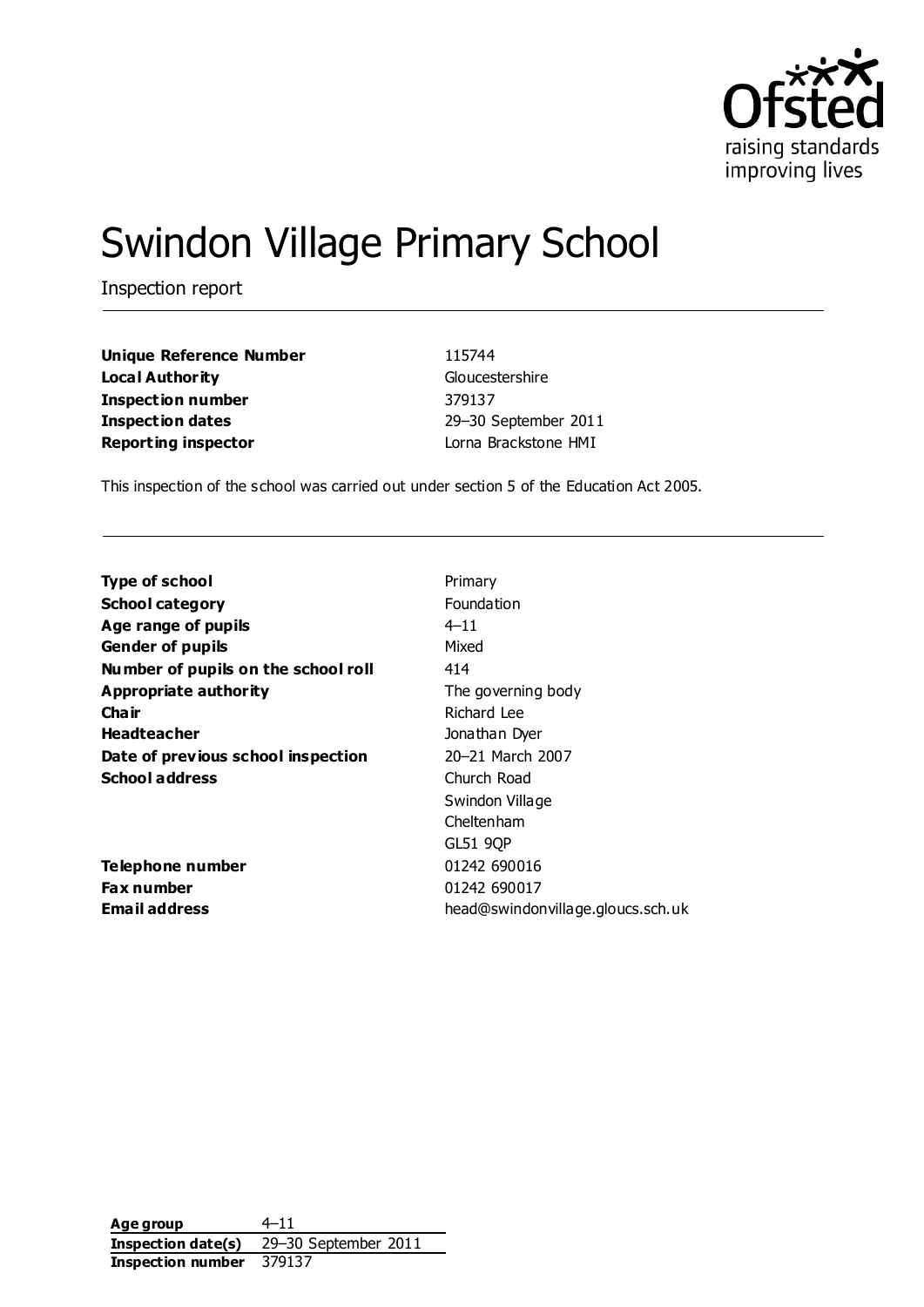The Office for Standards in Education, Children's Services and Skills (Ofsted) regulates and inspects to achieve excellence in the care of children and young people, and in education and skills for learners of all ages. It regulates and inspects childcare and children's social care, and inspects the Children and Family Court Advisory Support Service (Cafcass), schools, colleges, initial teacher trainin g, work-based learning and skills training, adult and community learning, and education and training in prisons and other secure establishments. It assesses council children's services, and inspects services for looked after children, safeguarding and child protection.

Further copies of this report are obtainable from the school. Under the Education Act 2005, the school must provide a copy of this report free of charge to certain categories of people. A charge not exceeding the full cost of reproduction may be made for any other copies supplied.

If you would like a copy of this document in a different format, such as large print or Braille, please telephone 0300 123 4234, or email enquiries@ofsted.gov.uk.

You may copy all or parts of this document for non-commercial educational purposes, as long as you give details of the source and date of publication and do not alter the information in any way.

To receive regular email alerts about new publications, including survey reports and school inspection reports, please visit our website and go to 'Subscribe'.

Piccadilly Gate Store St **Manchester** M1 2WD

T: 0300 123 4234 Textphone: 0161 618 8524 E: enquiries@ofsted.gov.uk W: www.ofsted.gov.uk

Ofsted

© Crown copyright 2011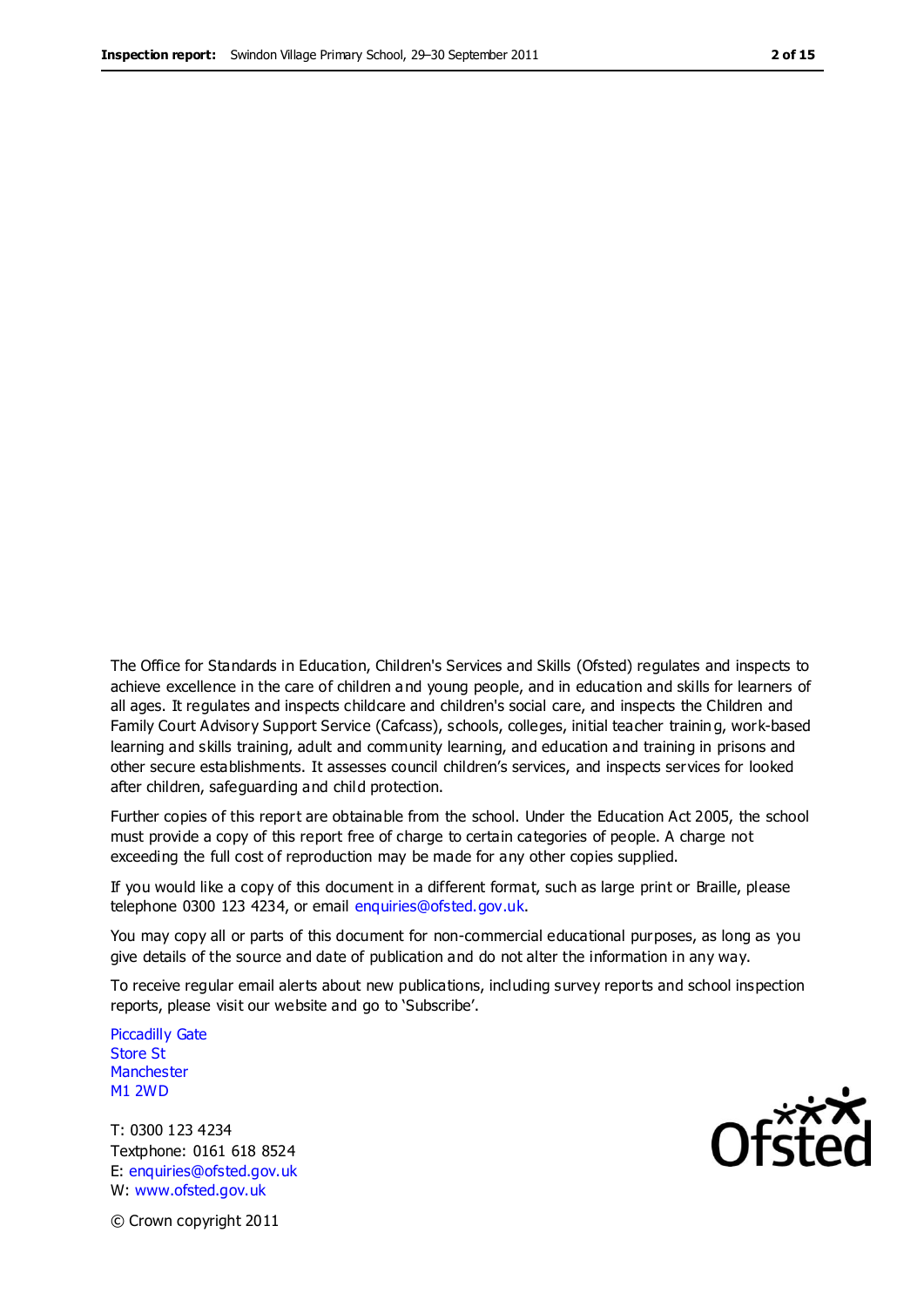# **Introduction**

This inspection was carried out by one of Her Majesty's Inspectors and three additional inspectors, who observed teaching and learning in 20 lessons or part sessions, taught by 14 different teachers. The inspectors met with pupils, staff, parents and carers, and members of the governing body. They observed the school's work, and looked at school documentation including teachers' planning, assessment information and safeguarding policies; they also scrutinised samples of pupils' work. The inspectors analysed 103 questionnaires from parents and carers, 30 from staff and 100 from pupils.

The inspection team reviewed many aspects of the school's work. It looked in detail at a number of key areas.

- Pupils' personal development and its impact on academic outcomes.
- The achievement of different groups of pupils, including the more able, the gifted and talented, those known to be eligible for free school meals and differences between the progress made between boys and girls.
- The effectiveness of the strategies used to measure progress within the different key stages.

# **Information about the school**

This is a larger than average primary school which serves an urban area to the north-west of the town. There are slightly more girls than boys on roll. The proportion of pupils known to be eligible for free school meals is increasing but remains below the national average. The proportion of pupils with special educational needs and/or disabilities, including those with a statement of special educational needs, is below average. Approximately 14% of pupils have been identified as gifted and talented. There has been a change in headteacher since the last inspection, and a new leadership team took up their posts of responsibilities at the start of the current term. This includes a new, externally appointed deputy headteacher and three assistant headteachers, promoted from within the school. The school is currently undergoing a substantive building project.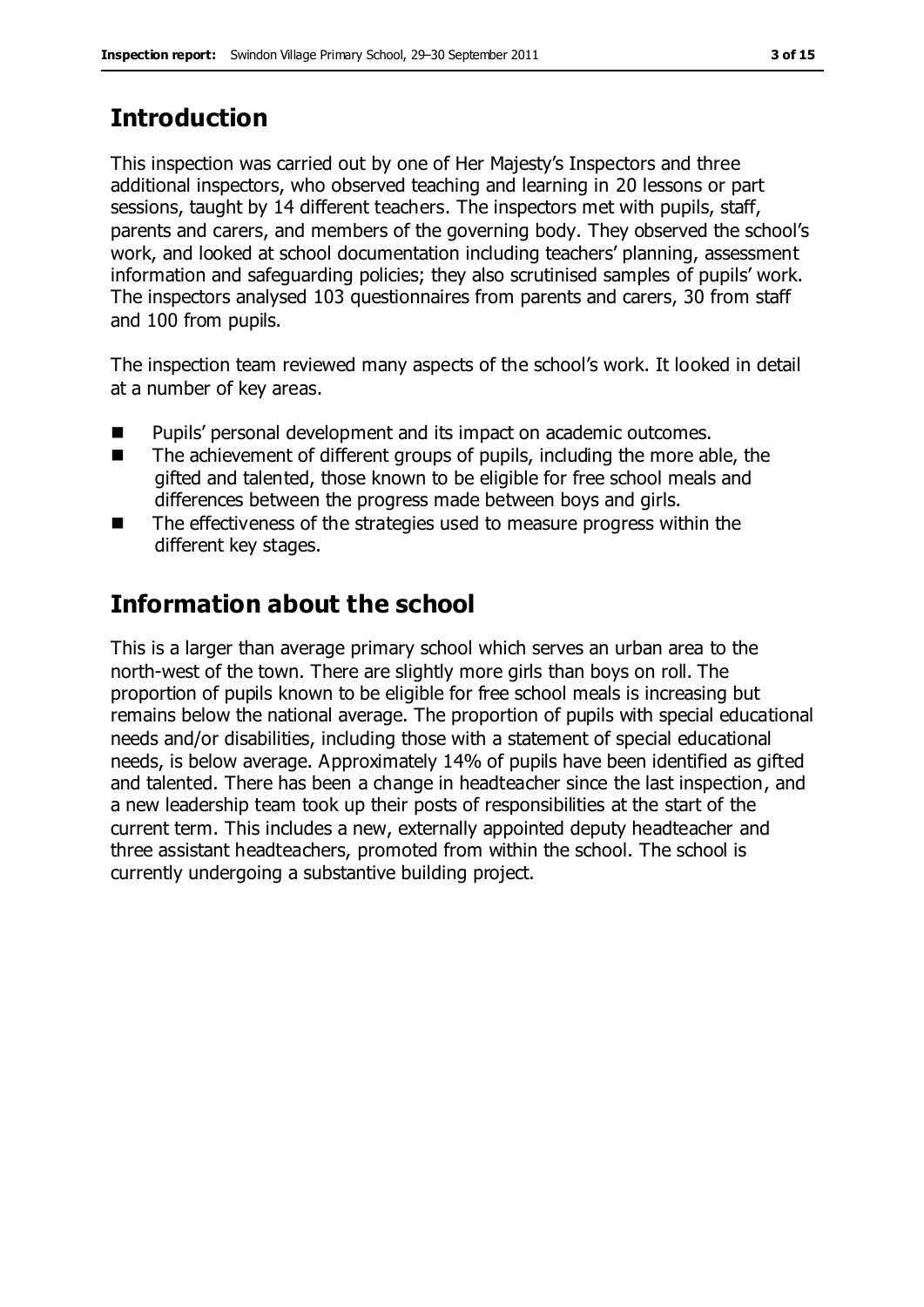## **Inspection judgements**

| Overall effectiveness: how good is the school?  |  |
|-------------------------------------------------|--|
| The school's capacity for sustained improvement |  |

## **Main findings**

Swindon Village provides a satisfactory quality of education. While pupils' overall personal development is outstanding, their academic outcomes have steadily declined since the last inspection from above average to average at the end of Key Stage 2.

There are a number of outstanding features of this school.

 Pupils' behaviour and their enjoyment of life at school which is reflected in their high attendance rates. As one parent explained, 'My daughter has developed a sense of belonging and loyalty to the school.'

■ The pastoral care, support and guidance given to pupils which parents and carers agree 'has been very supportive'.

■ Safeguarding procedures which enable the pupils to feel exceptionally safe in school.

■ The pupils' commitment to healthy lifestyles, as demonstrated in their awareness of sensible eating habits and the importance of regular exercise.

There are a number of good features.

■ The achievement made by the children in Reception and in Years 1 and 2.

 The spiritual, moral and social development of the pupils which is demonstrated well during assemblies, singing practice and in exciting lessons.

 The pupils' contribution to the school and the wider community. For example, their involvement in the plans for the new building, and their regular choir and dance performances within the community.

 A thematic approach to the curriculum, which ensures that links are made in the pupils' learning and a broad range of enrichment activities that enhance social skills. As one parent commented, 'This school has a creative buzz about it.'

 Members of the governing body who provide support and challenge to the leadership team.

 Regular communication with parents and carers and effective links with partner schools, the university and local football team.

While a good proportion of teaching is of a high standard, the inconsistency in the quality of learning results in pupil achievement which is satisfactory overall. Pupils know the targets they are working to, but do not have a sufficient understanding of what they are aiming for compared to national attainment levels. More-able pupils are not always given enough challenge. There are differences in the attainment of boys and girls in Key Stage 2 and those who are known to be entitled to free school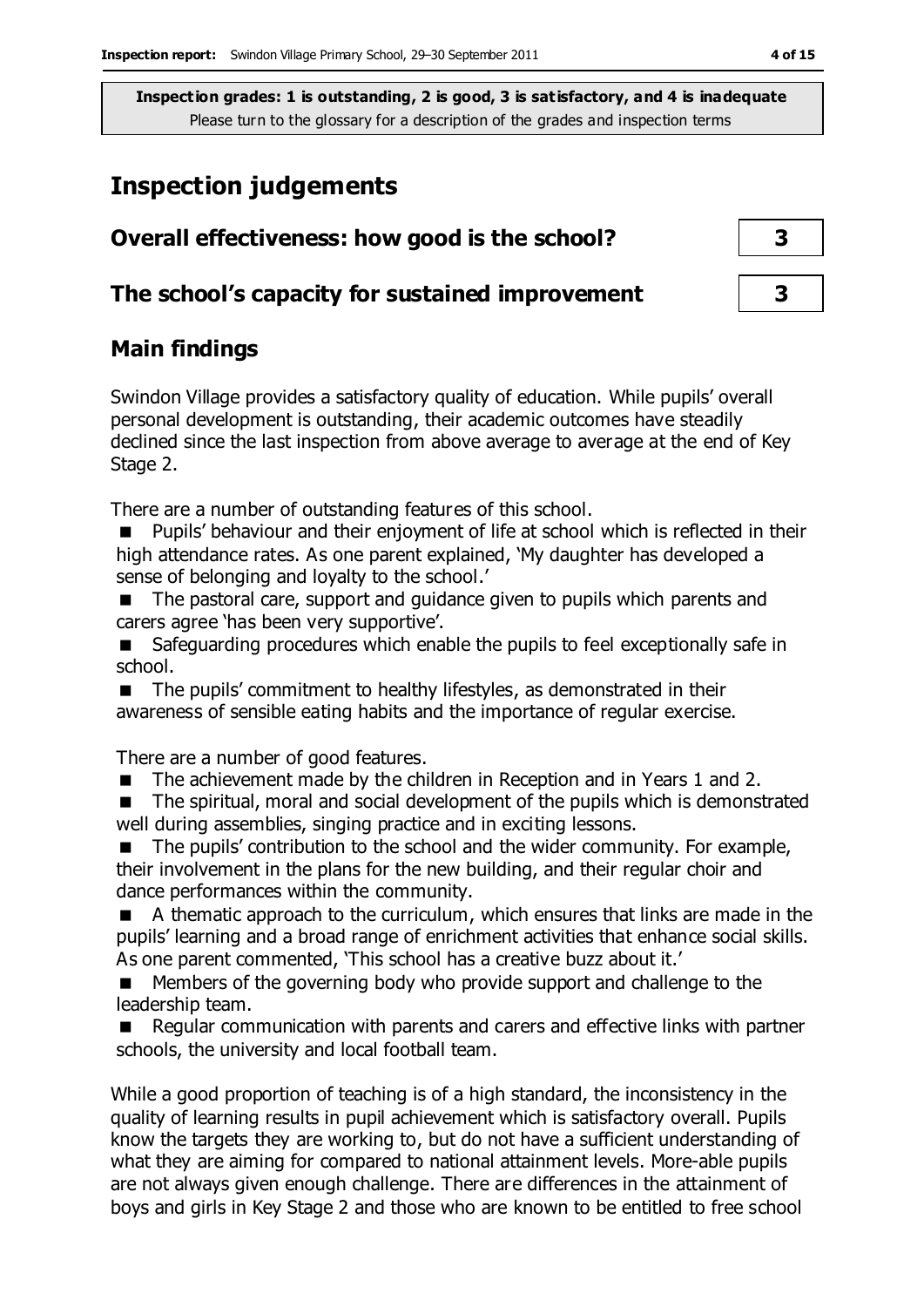meals and those who are not. Information on pupils' progress is not always accurately assessed and has only recently started to be used to highlight variation in rates of progress. Nevertheless, in some respects, the school has a strong track record with many outstanding and good features. Coupled with this are the ambitious new leadership team and the governing body who have a realistic and accurate picture of the school's strengths. They also have a better understanding of accountability and suitable plans are already implemented to rectify the weaknesses. Consequently, the capacity for sustained improvement is satisfactory. The school provides satisfactory value for money.

Up to 40% of the schools whose overall effectiveness is judged satisfactory may receive a monitoring visit by an Ofsted inspector before their next section 5 inspection.

#### **What does the school need to do to improve further?**

- Raise attainment at the end of Key Stage 2 by:
	- accelerating the rate of progress made in Years 3 to 6  $\equiv$
	- improving the consistency of teaching in Years 3 to 6
	- ensuring that all staff understand that they are accountable for the  $\equiv$ standards attained by individuals
	- involving pupils in working towards nationally agreed standards of work.

 Use the assessment data available to measure pupils' progress accurately, ensuring that specific groups, such as the more able, are carefully targeted.

### **Outcomes for individuals and groups of pupils 3**

Pupils achieve well in Reception and in Years 1 and 2 and attain above-average standards. Their very positive attitudes to learning contribute well to their achievement. Reading standards are well-above average and reflect the good attention given to developing skills systematically. Recent measures put in place to improve standards in writing and mathematics have raised attainment at the end of Year 2. While there are still differences in the attainment of Year 2 boys and girls in mathematics, the gender gap has partly closed. This is as a result of the introduction of the use of extended-writing sessions which give pupils the opportunity to write at length about topics which interest them and, also, of a more focused approach to the monitoring of the teaching of mathematics.

Achievement in Years 3 to 6 is satisfactory and current standards at the end of this key stage are average. Pupils read at a level well above average but standards in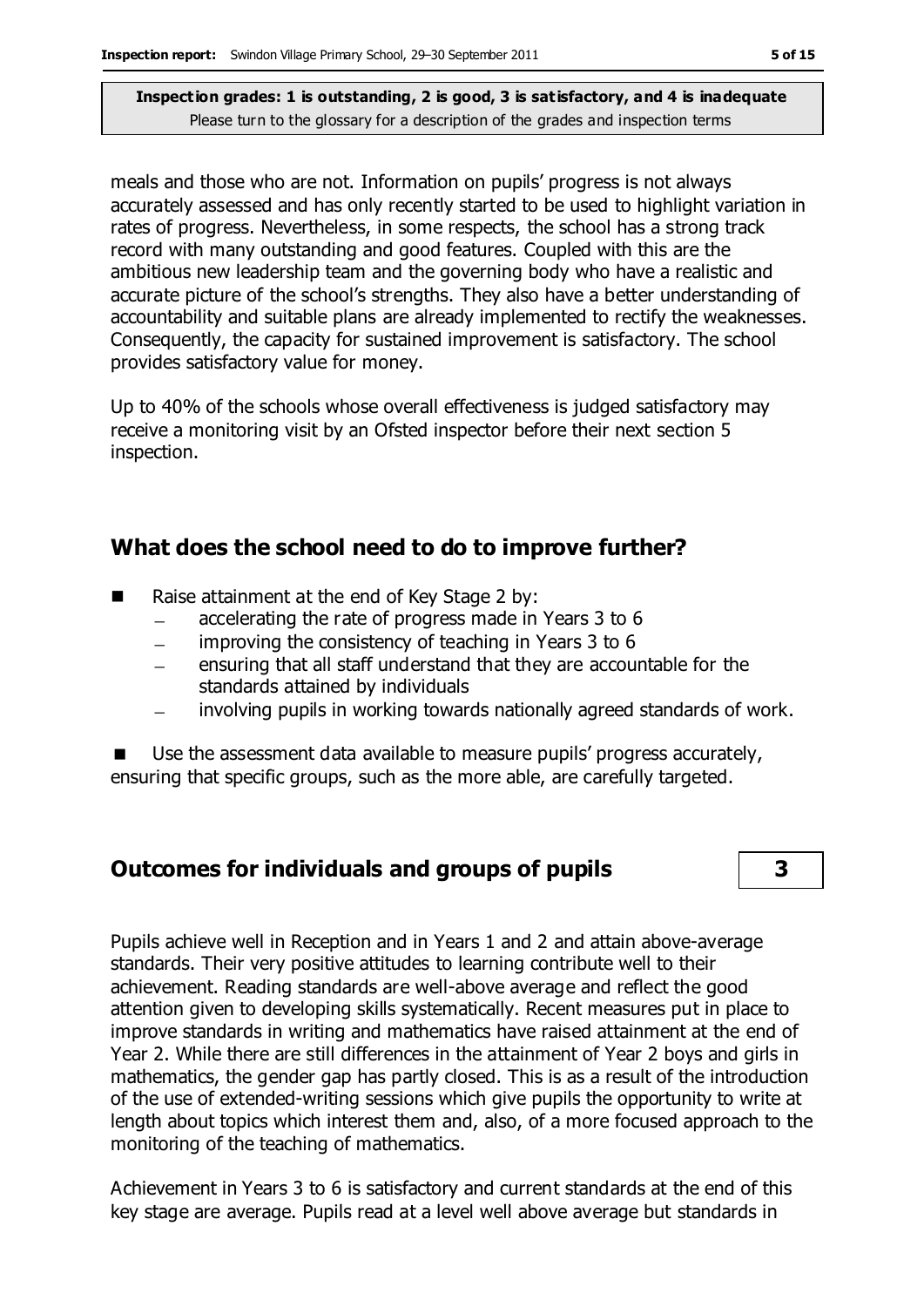writing and mathematics have been declining. The new strategies put into place to improve the rate and consistency of progress made in Key Stage 2 in mathematics and writing have yet to make a difference. The gap between the attainment of girls and boys remains unresolved and the more-able pupils are not achieving the higher levels they are capable of attaining. Pupils with special educational needs and/or disabilities make similar progress to their peers. Those pupils who are identified as being gifted and talented in sport and subject areas, such as writing, art and design, and technology, make satisfactory progress in relation to their prior attainment.

The pupils are a real credit to the school. They are polite, courteous and conduct themselves in a mature manner, even when they may be unchallenged in their lessons. Pupils feel completely safe and know that, if any incidents occur that concern them, there is always someone they can go to for help. They are extremely clear about the systems for rewards and sanctions and the older pupils show considerable pride in their roles as peer mentors and prefects. Their involvement in the local council, regular participation in the Cheltenham festival and involvement in performances at the Royal Albert Hall demonstrate their exceptional involvement in their own and the wider community. However, although pupils' personal development is in many aspects outstanding, their business enterprise skills are less well developed and their basic academic skills are not above average by the end of Year 6. Consequently, their preparation for the next stage of education does not yet match their high rates of attendance. They are reflective thinkers who take time to consider other people's feelings and values. This was well illustrated in an English session when Year 6 pupils empathised with the thoughts of a wife whose husband was a prisoner of war. They have a good knowledge of their own local heritage but their experiences of other faiths and customs are less well developed. Their daily 'wake and shake' sessions, the Healthy School award and their detailed understanding of the need to keep protected in the hot sun exemplify their detailed understanding about maintaining sensible lifestyles.

| Pupils' achievement and the extent to which they enjoy their learning                                       |   |  |
|-------------------------------------------------------------------------------------------------------------|---|--|
| Taking into account:                                                                                        |   |  |
| Pupils' attainment <sup>1</sup>                                                                             | 3 |  |
| The quality of pupils' learning and their progress                                                          | 3 |  |
| The quality of learning for pupils with special educational needs and/or disabilities<br>and their progress | 3 |  |
| The extent to which pupils feel safe                                                                        |   |  |
| Pupils' behaviour                                                                                           |   |  |
| The extent to which pupils adopt healthy lifestyles                                                         |   |  |
| The extent to which pupils contribute to the school and wider community                                     |   |  |

These are the grades for pupils' outcomes

 $\overline{a}$ 

<sup>1</sup> The grades for attainment and attendance are: 1 is high; 2 is above average; 3 is broadly average; and 4 is low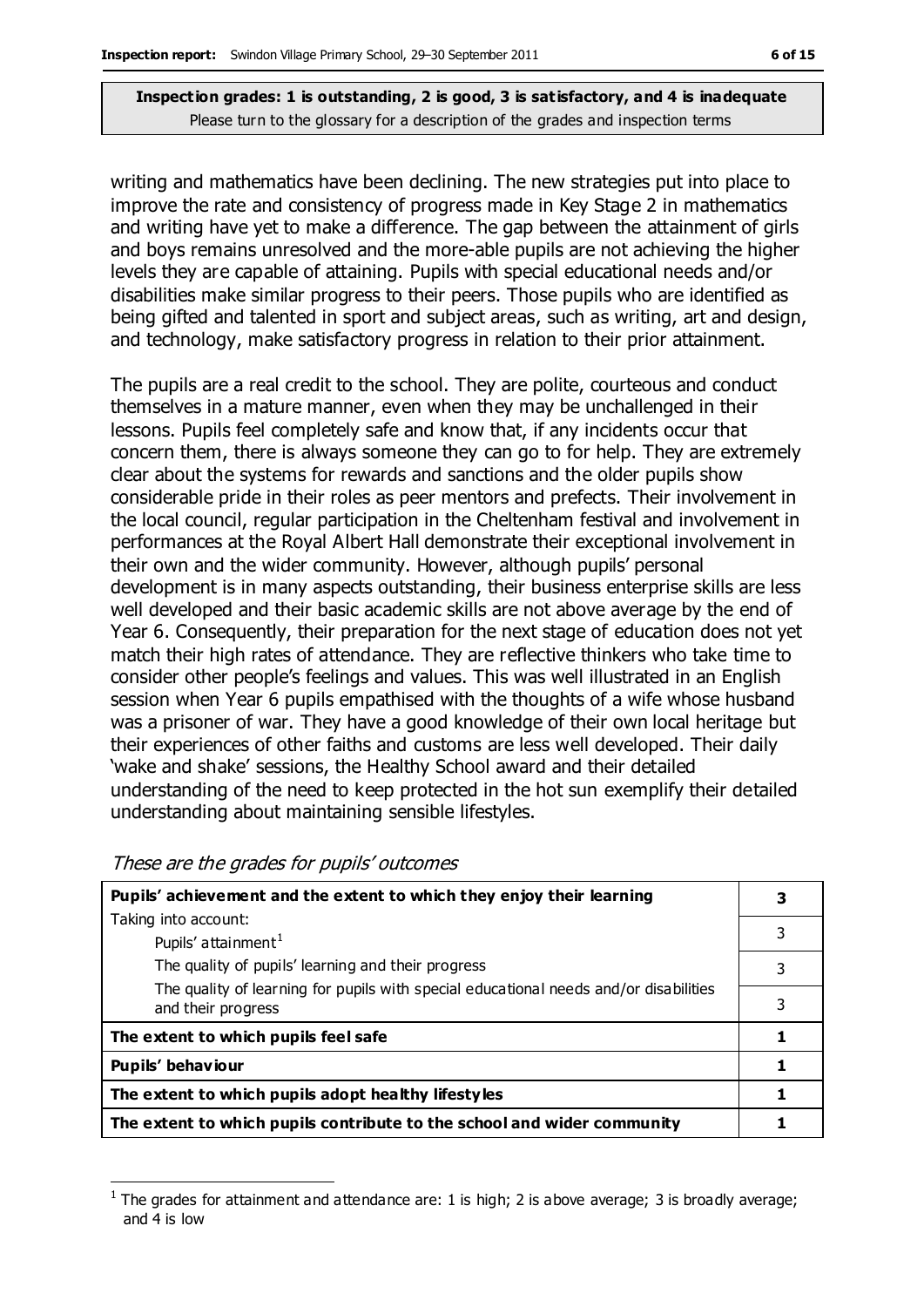| The extent to which pupils develop workplace and other skills that will<br>contribute to their future economic well-being |  |
|---------------------------------------------------------------------------------------------------------------------------|--|
| Taking into account:<br>Pupils' attendance <sup>1</sup>                                                                   |  |
| The extent of pupils' spiritual, moral, social and cultural development                                                   |  |

### **How effective is the provision?**

Effective teachers work at a good pace and challenge the pupils with well-pitched questions and activities which are planned to meet individual needs. This was demonstrated well in an outstanding Year 5 mathematics lesson where the breathless pace set by the teacher provided challenge and high expectations which helped the pupils to confidently identify four-digit numbers. Good use is made of teaching assistants to support learning. This was exemplified in a successful Year 2 lesson where a group of pupils made good progress in their learning because they were supported well in understanding number bonds. Nevertheless, there is too much inconsistency in the quality of teaching. Lessons are less effective when the pace of learning is slow, pupils are required to sit listening to their teachers for inappropriately long periods of time, and opportunities for discussion are missed. Teachers support pupils' learning well by providing helpful comments and all pupils are clear about the targets they are working towards. However, teachers do not make sufficient use of available assessment data to accelerate individual progress or support pupils in understanding where their levels of work are in relation to nationally expected standards.

The curriculum is well enriched through a wide range of trips, visitors and extracurricular activities. The residential trips provide a good boost for pupils' personal development. Good planning across the curriculum ensures that good links are established between subjects to promote learning. This was a particularly strong feature in Key Stage 1.

Staff have an excellent understanding of pupils' pastoral needs and cater for these sensitively. They are highly vigilant in ensuring pupils' safety. Whenever needed, full use is made of a wide range of external expertise to support pupils' needs. Staff are good at engaging with their parents and carers to keep them informed about, and involved in, their children's progress, especially with the 'learning at home' project. A very good quality of advice and guidance is given to all pupils and their parents and carers when it is needed. A consequence of the outstanding care provided is the many impressive aspects of pupils' personal development, including their high rate of attendance. Pupils with special educational needs and/or disabilities are well supported by teaching assistants who have a good understanding of their specific, personal development needs.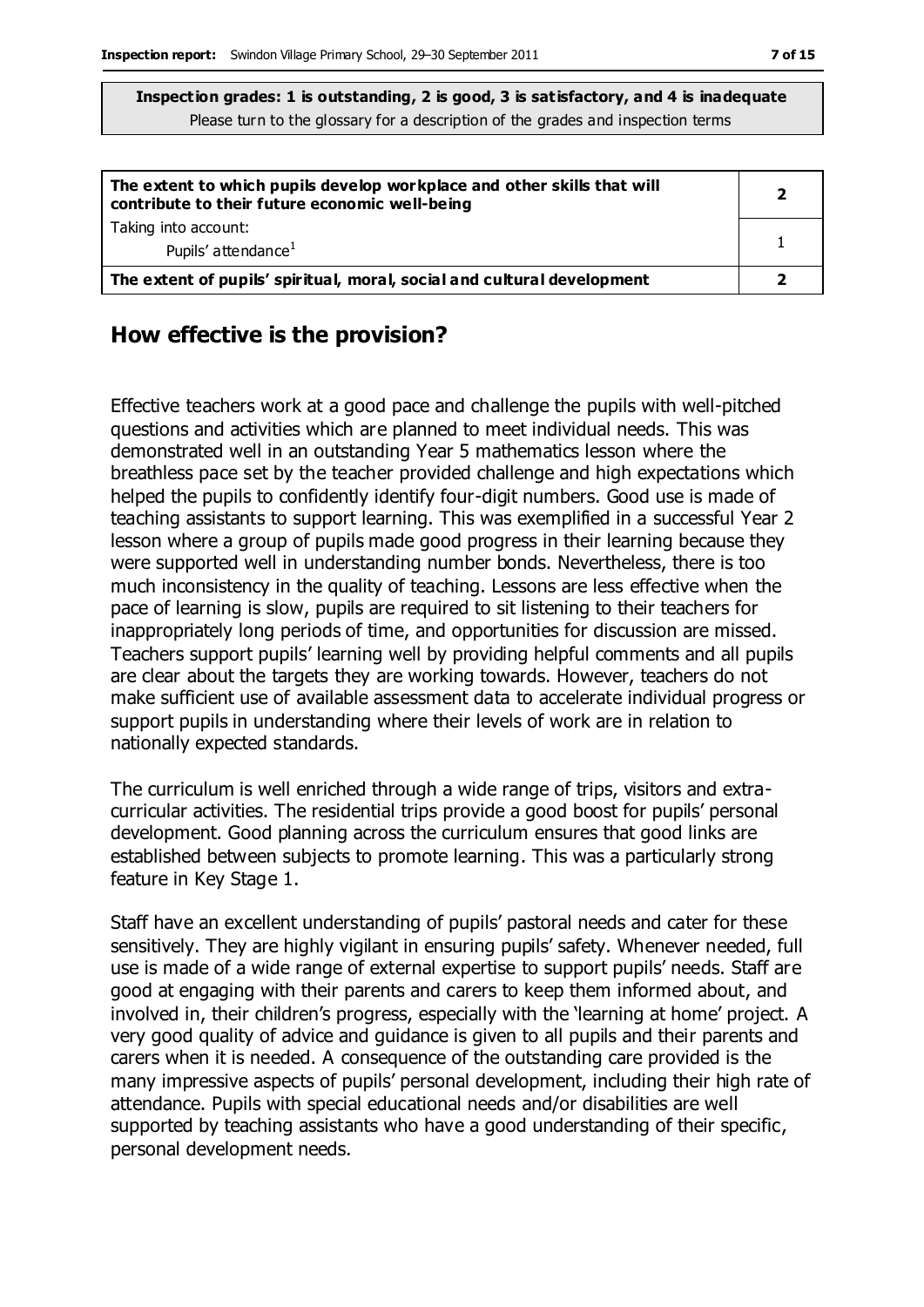These are the grades for the quality of provision

| The quality of teaching                                                                                    |  |  |
|------------------------------------------------------------------------------------------------------------|--|--|
| Taking into account:                                                                                       |  |  |
| The use of assessment to support learning                                                                  |  |  |
| The extent to which the curriculum meets pupils' needs, including, where<br>relevant, through partnerships |  |  |
| The effectiveness of care, guidance and support                                                            |  |  |

### **How effective are leadership and management?**

The headteacher has demonstrated a clear vision and commitment to continuing improvement. To support the vigorous process of improvement, a deputy headteacher has been appointed who demonstrates best practice. New phase leaders are in post who are made properly accountable for pupils' progress. Systems to track, analyse and evaluate the quality of teaching and learning through the school are at early stages of development. Nevertheless, challenging targets set to improve weaknesses in mathematics and writing have resulted in recent improvements in Key Stage 1.

The governing body shrewdly uses its professional expertise well to support and challenge the school and demonstrates a good understanding of its strengths and areas requiring further development. The school is fully aware that the website is not updated but there is, generally, plenty of information available to parents and carers in a range of different ways, about the running of the school and how well the pupils are doing. Good use is made of all partner organisations to boost the work of the school. For example, the school benefits from close links with secondary schools to enhance their modern foreign language provision and provide opportunities for the gifted and talented pupils.

The school identifies and tackles any discrimination and actively promotes equal opportunity but understands that attention is not yet focused directly enough on identifying how well different groups are achieving. Safeguarding is given the highest priority and the school seeks to identify and implement the very best practice. This was of particular note, given the major building works which were being undertaken during the inspection. Routines and procedures are regularly reviewed and updated and all government requirements were met at the time of the inspection. Parents and carers give the school universal endorsement as a safe place for their children to be. Plans to promote community cohesion are in their infancy, but the effective links with the locality and a partner school in France help pupils develop a good understanding and reflective appreciation of the wider community.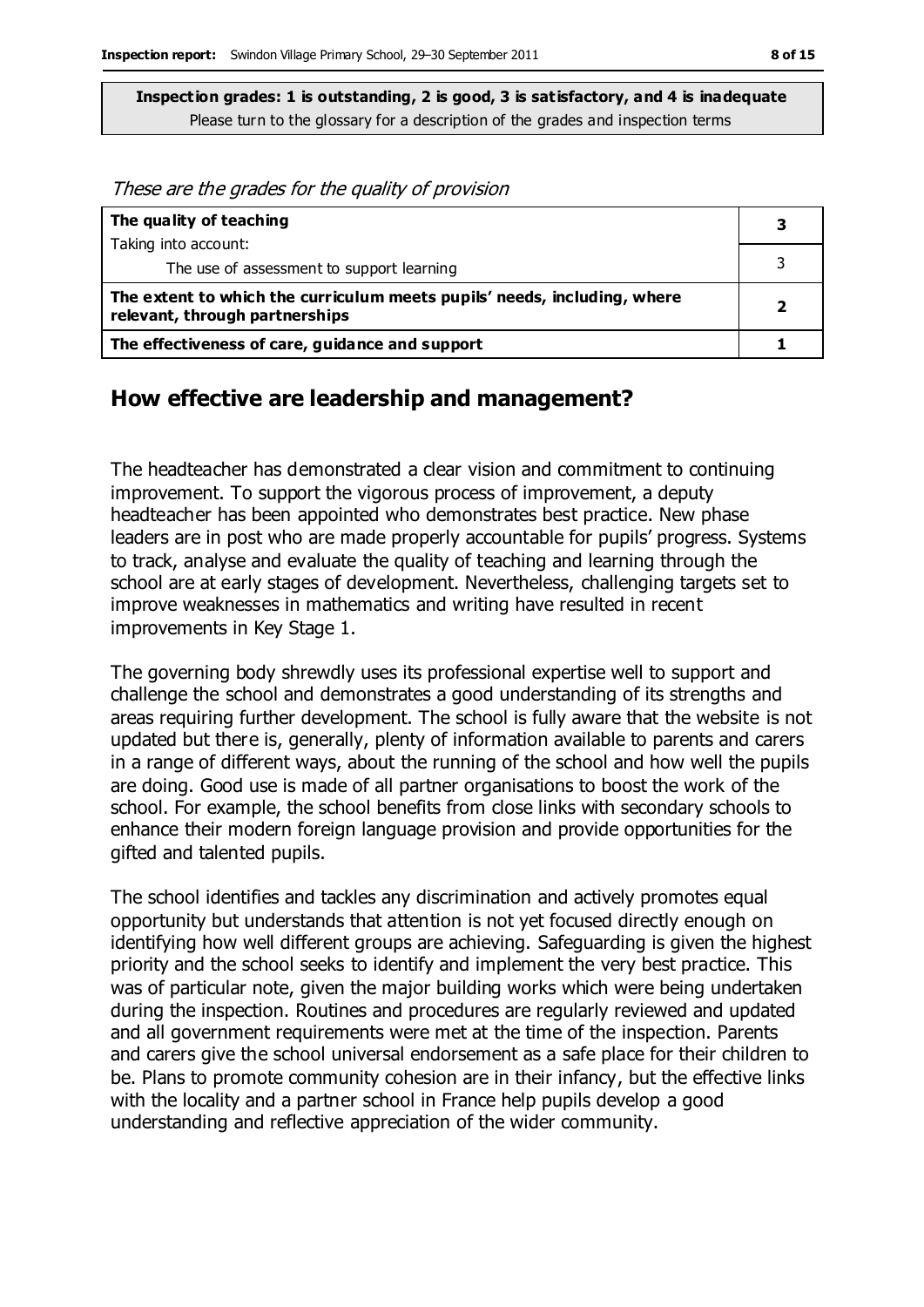These are the grades for leadership and management

| The effectiveness of leadership and management in embedding ambition and<br>driving improvement                                                                     |                         |  |
|---------------------------------------------------------------------------------------------------------------------------------------------------------------------|-------------------------|--|
| Taking into account:                                                                                                                                                |                         |  |
| The leadership and management of teaching and learning                                                                                                              | 3                       |  |
| The effectiveness of the governing body in challenging and supporting the<br>school so that weaknesses are tackled decisively and statutory responsibilities<br>met | 2                       |  |
| The effectiveness of the school's engagement with parents and carers                                                                                                | $\overline{2}$          |  |
| The effectiveness of partnerships in promoting learning and well-being                                                                                              | $\overline{\mathbf{2}}$ |  |
| The effectiveness with which the school promotes equality of opportunity and<br>tackles discrimination                                                              | 3                       |  |
| The effectiveness of safeguarding procedures                                                                                                                        | 1                       |  |
| The effectiveness with which the school promotes community cohesion                                                                                                 | 3                       |  |
| The effectiveness with which the school deploys resources to achieve value for<br>money                                                                             | 3                       |  |

## **Early Years Foundation Stage**

The majority of children enter the Early Years Foundation Stage with skills that are broadly as expected for their age group. All of the children achieve well during their time in the Reception class and make good progress in their learning. This is because all adults involved with these young children have a good understanding of the needs of this age group. There is a strong emphasis in engaging the children in reading and writing activities and letter sounds (phonics) are systematically taught. The activities planned ensure that the children are motivated in their learning. There is a good balance between the focused activities that are led by adults and the opportunities provided for children to choose and plan their own activities. For example, following a session on 'The Little Red Hen', the children enthusiastically made bread or sorted out the cups and saucers in the 'home corner'. Very good use is made of interactive whiteboards to involve all the children and bring their learning alive. Intermingled with child-initiated activities are discrete learning sessions which are well directed by teaching staff. The use of the outdoor area as an integral part of the learning environment has improved since the last inspection.

The newly appointed leader of the Early Years Foundation Stage liaises closely with neighbouring nurseries and playgroups to ensure that transition into school is smooth. The team is well managed by a phase leader who maintains a keen overview of the provision. Assessment systems are good and the steps made by the youngsters in their learning are systematically recorded in their 'learning diaries' and shared with most parents and carers on a regular basis. The children's welfare, care and security are safe in the capable hands of the Early Years Foundation Stage team.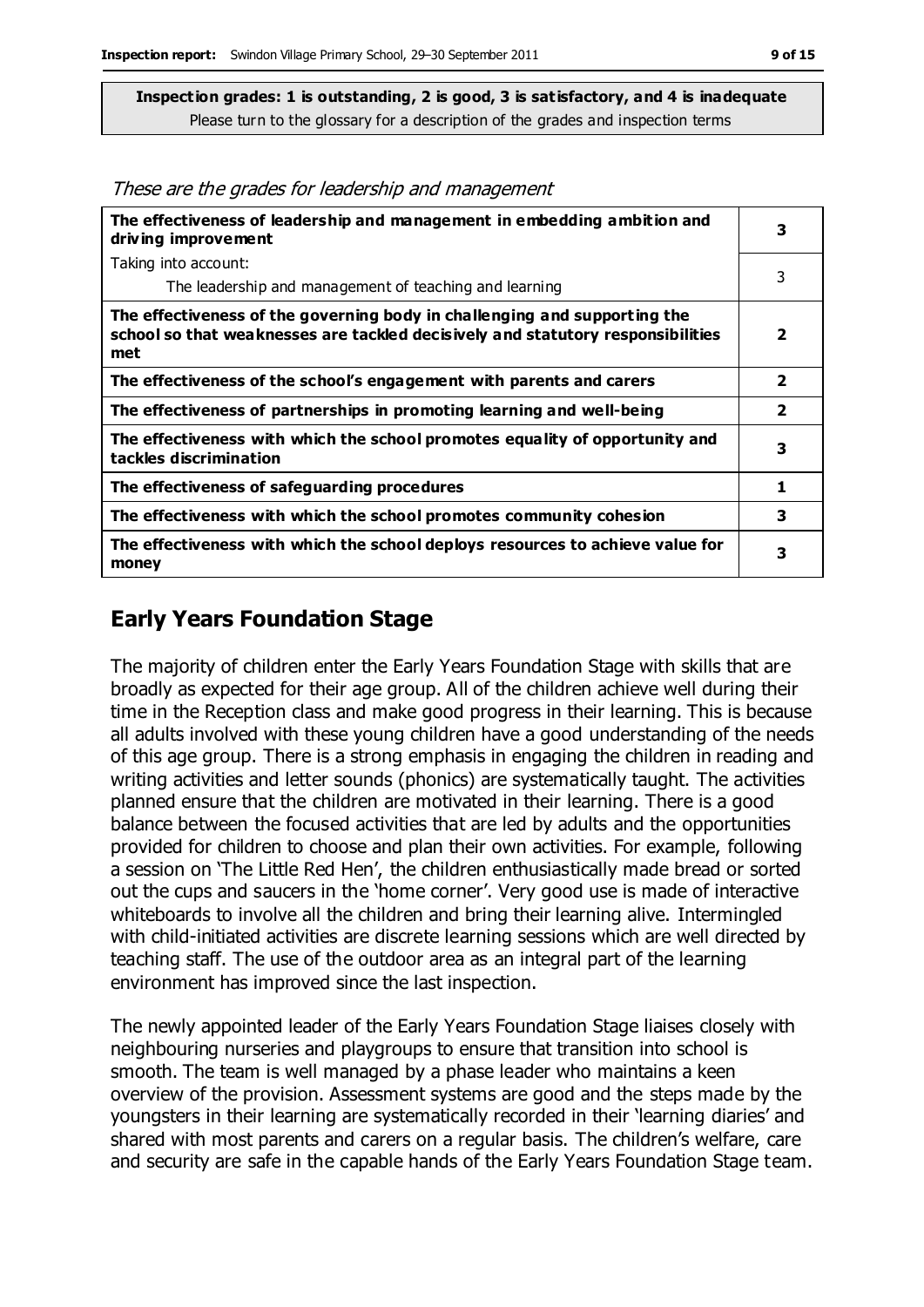These are the grades for the Early Years Foundation Stage

| Overall effectiveness of the Early Years Foundation Stage                    |  |  |
|------------------------------------------------------------------------------|--|--|
| Taking into account:                                                         |  |  |
| Outcomes for children in the Early Years Foundation Stage                    |  |  |
| The quality of provision in the Early Years Foundation Stage                 |  |  |
| The effectiveness of leadership and management of the Early Years Foundation |  |  |
| Stage                                                                        |  |  |

#### **Views of parents and carers**

Although the response from the parental questionnaires was overwhelmingly positive, a few parents and carers raised concerns about classes where there is a shared responsibility between two teachers, and a lack of approachability by some individual members of staff. Inspection findings endorse that there are inconsistencies in the quality of teaching but these are not solely as a result of jobsharing situations. Nevertheless, these concerns were raised with the headteacher and the governing body, and were duly noted. A few parents and carers highlighted concerns about inconsistency in progress and weaknesses in communication between home and school, especially through the website. Inspection findings endorse these concerns.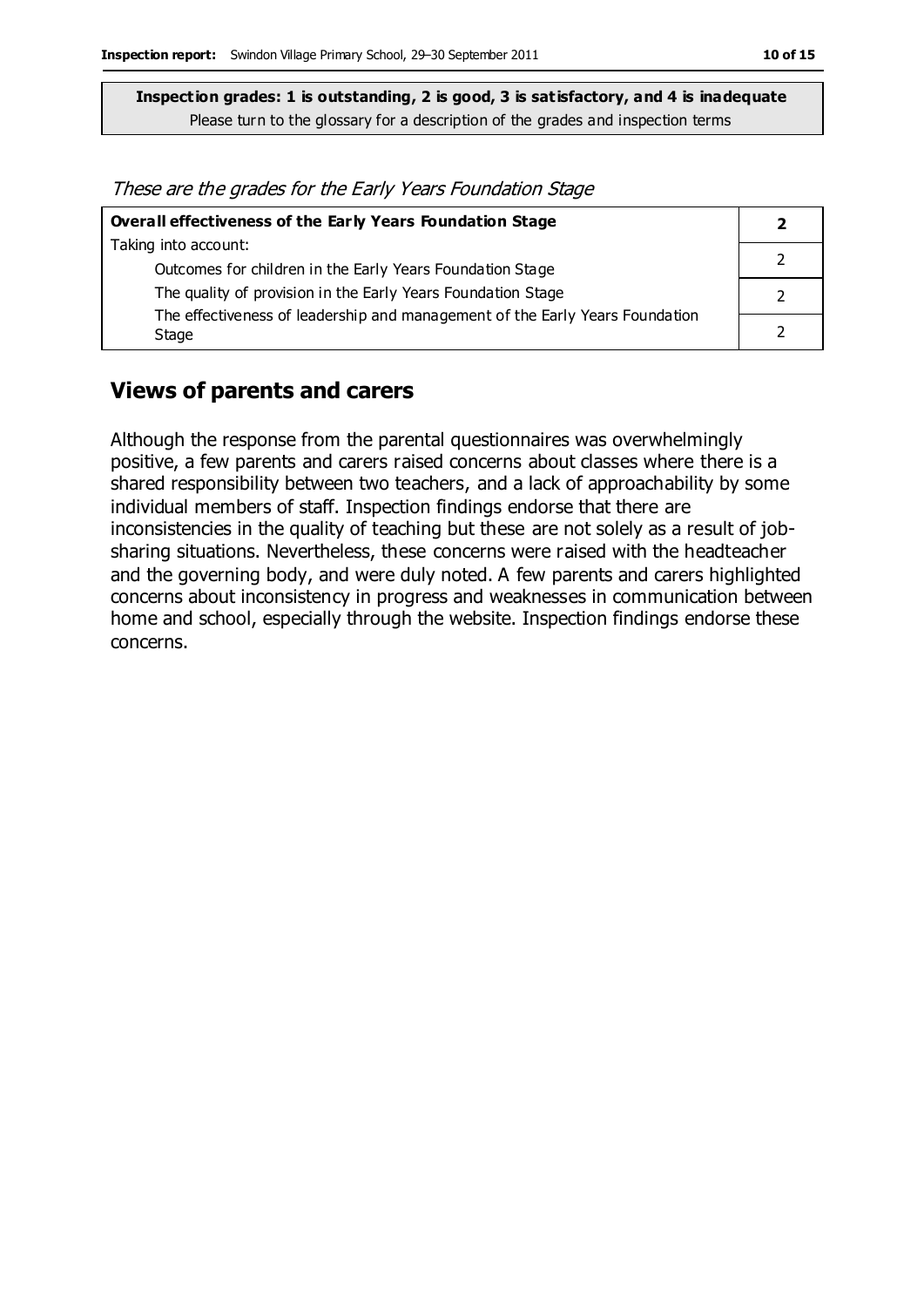#### **Responses from parents and carers to Ofsted's questionnaire**

Ofsted invited all the registered parents and carers of pupils registered at Swindon Village Primary School to complete a questionnaire about their views of the school.

In the questionnaire, parents and carers were asked to record how strongly they agreed with 13 statements about the school.

The inspection team inspector received 103 completed questionnaires by the end of the on-site inspection. In total, there are 414 pupils registered at the school.

| <b>Statements</b>                                                                                                                                                                                                                                       | <b>Strongly</b><br>agree |               | <b>Agree</b> |               |                | <b>Disagree</b> |              | <b>Strongly</b><br>disagree |  |
|---------------------------------------------------------------------------------------------------------------------------------------------------------------------------------------------------------------------------------------------------------|--------------------------|---------------|--------------|---------------|----------------|-----------------|--------------|-----------------------------|--|
|                                                                                                                                                                                                                                                         | <b>Total</b>             | $\frac{1}{2}$ | <b>Total</b> | $\frac{1}{2}$ | <b>Total</b>   | $\frac{1}{2}$   | <b>Total</b> | $\frac{1}{2}$               |  |
| My child enjoys school                                                                                                                                                                                                                                  | 77                       | 75            | 26           | 25            | 0              | $\mathbf{0}$    | $\mathbf 0$  | $\mathbf 0$                 |  |
| The school keeps my child<br>safe                                                                                                                                                                                                                       | 85                       | 83            | 18           | 17            | $\mathbf 0$    | $\mathbf{0}$    | $\mathbf 0$  | $\mathbf 0$                 |  |
| The school informs me about<br>my child's progress                                                                                                                                                                                                      | 62                       | 60            | 35           | 34            | $\overline{2}$ | $\overline{2}$  | $\mathbf{1}$ | $\mathbf{1}$                |  |
| My child is making enough<br>progress at this school                                                                                                                                                                                                    | 56                       | 54            | 40           | 39            | 3              | 3               | 1            | $\mathbf{1}$                |  |
| The teaching is good at this<br>school                                                                                                                                                                                                                  | 72                       | 70            | 26           | 25            | 3              | 3               | $\mathbf 0$  | $\mathbf 0$                 |  |
| The school helps me to<br>support my child's learning                                                                                                                                                                                                   | 66                       | 64            | 30           | 29            | 5              | 5               | $\Omega$     | $\mathbf 0$                 |  |
| The school helps my child to<br>have a healthy lifestyle                                                                                                                                                                                                | 67                       | 65            | 35           | 34            | $\mathbf 0$    | $\mathbf 0$     | $\mathbf 0$  | $\mathbf 0$                 |  |
| The school makes sure that<br>my child is well prepared for<br>the future (for example<br>changing year group,<br>changing school, and for<br>children who are finishing<br>school, entering further or<br>higher education, or entering<br>employment) | 58                       | 56            | 34           | 33            | $\mathbf{1}$   | $\mathbf{1}$    | $\mathbf{0}$ | 0                           |  |
| The school meets my child's<br>particular needs                                                                                                                                                                                                         | 61                       | 59            | 37           | 36            | 3              | 3               | $\mathbf 0$  | $\mathbf 0$                 |  |
| The school deals effectively<br>with unacceptable behaviour                                                                                                                                                                                             | 55                       | 53            | 40           | 39            | $\overline{2}$ | 2               | 1            | $\mathbf{1}$                |  |
| The school takes account of<br>my suggestions and<br>concerns                                                                                                                                                                                           | 48                       | 47            | 44           | 43            | 6              | 6               | $\mathbf 0$  | $\mathbf 0$                 |  |
| The school is led and<br>managed effectively                                                                                                                                                                                                            | 64                       | 62            | 35           | 34            | $\mathbf{1}$   | 1               | $\mathbf 0$  | $\mathbf 0$                 |  |
| Overall, I am happy with my<br>child's experience at this<br>school                                                                                                                                                                                     | 74                       | 72            | 27           | 26            | 1              | 1               | $\mathbf 0$  | $\mathbf 0$                 |  |

The table above summarises the responses that parents and carers made to each statement. The percentages indicate the proportion of parents and carers giving that response out of the total number of completed questionnaires. Where one or more parents and carers chose not to answer a particular question, the percentages will not add up to 100%.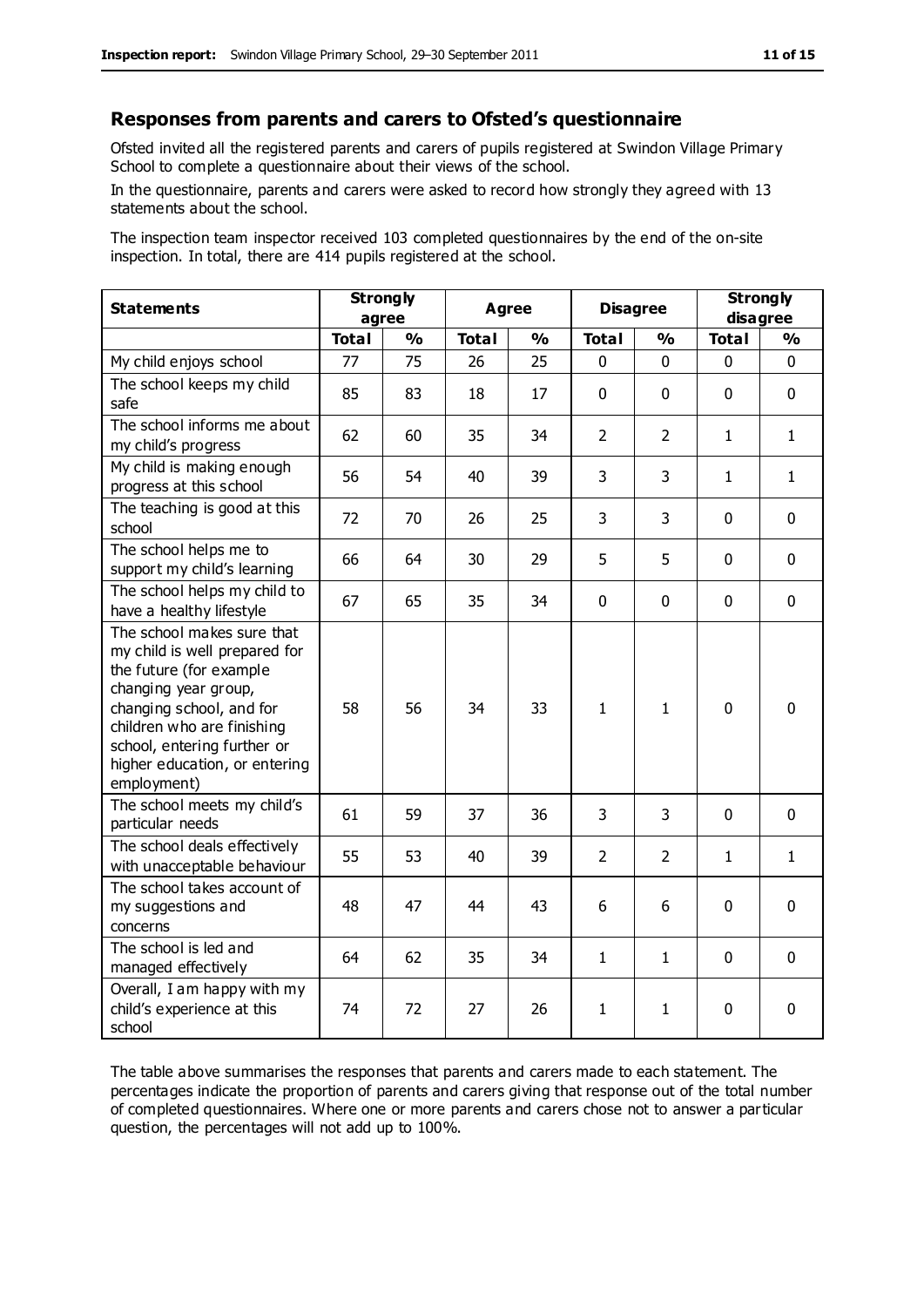# **Glossary**

## **What inspection judgements mean**

| <b>Grade</b> | <b>Judgement</b> | <b>Description</b>                                            |
|--------------|------------------|---------------------------------------------------------------|
| Grade 1      | Outstanding      | These features are highly effective. An outstanding           |
|              |                  | school provides exceptionally well for all its pupils' needs. |
| Grade 2      | Good             | These are very positive features of a school. A school        |
|              |                  | that is good is serving its pupils well.                      |
| Grade 3      | Satisfactory     | These features are of reasonable quality. A satisfactory      |
|              |                  | school is providing adequately for its pupils.                |
| Grade 4      | Inadequate       | These features are not of an acceptable standard. An          |
|              |                  | inadequate school needs to make significant                   |
|              |                  | improvement in order to meet the needs of its pupils.         |
|              |                  | Ofsted inspectors will make further visits until it           |
|              |                  | improves.                                                     |

## **Overall effectiveness of schools**

|                       |                    |      | Overall effectiveness judgement (percentage of schools) |                   |
|-----------------------|--------------------|------|---------------------------------------------------------|-------------------|
| <b>Type of school</b> | <b>Outstanding</b> | Good | <b>Satisfactory</b>                                     | <b>Inadequate</b> |
| Nursery schools       | 43                 | 47   | 10                                                      |                   |
| Primary schools       | 6                  | 46   | 42                                                      |                   |
| Secondary             | 14                 | 36   | 41                                                      |                   |
| schools               |                    |      |                                                         |                   |
| Sixth forms           | 15                 | 42   | 41                                                      | 3                 |
| Special schools       | 30                 | 48   | 19                                                      |                   |
| Pupil referral        | 14                 | 50   | 31                                                      |                   |
| units                 |                    |      |                                                         |                   |
| All schools           | 10                 | 44   | 39                                                      |                   |

New school inspection arrangements were introduced on 1 September 2009. This means that inspectors now make some additional judgements that were not made previously.

The data in the table above are for the period 1 September 2010 to 08 April 2011 and are consistent with the latest published official statistics about maintained school inspection outcomes (see www.ofsted.gov.uk).

The sample of schools inspected during 2010/11 was not representative of all schools natio nally, as weaker schools are inspected more frequently than good or outstanding schools.

Percentages are rounded and do not always add exactly to 100.

Sixth form figures reflect the judgements made for the overall effectiveness of the sixth form in secondary schools, special schools and pupil referral units.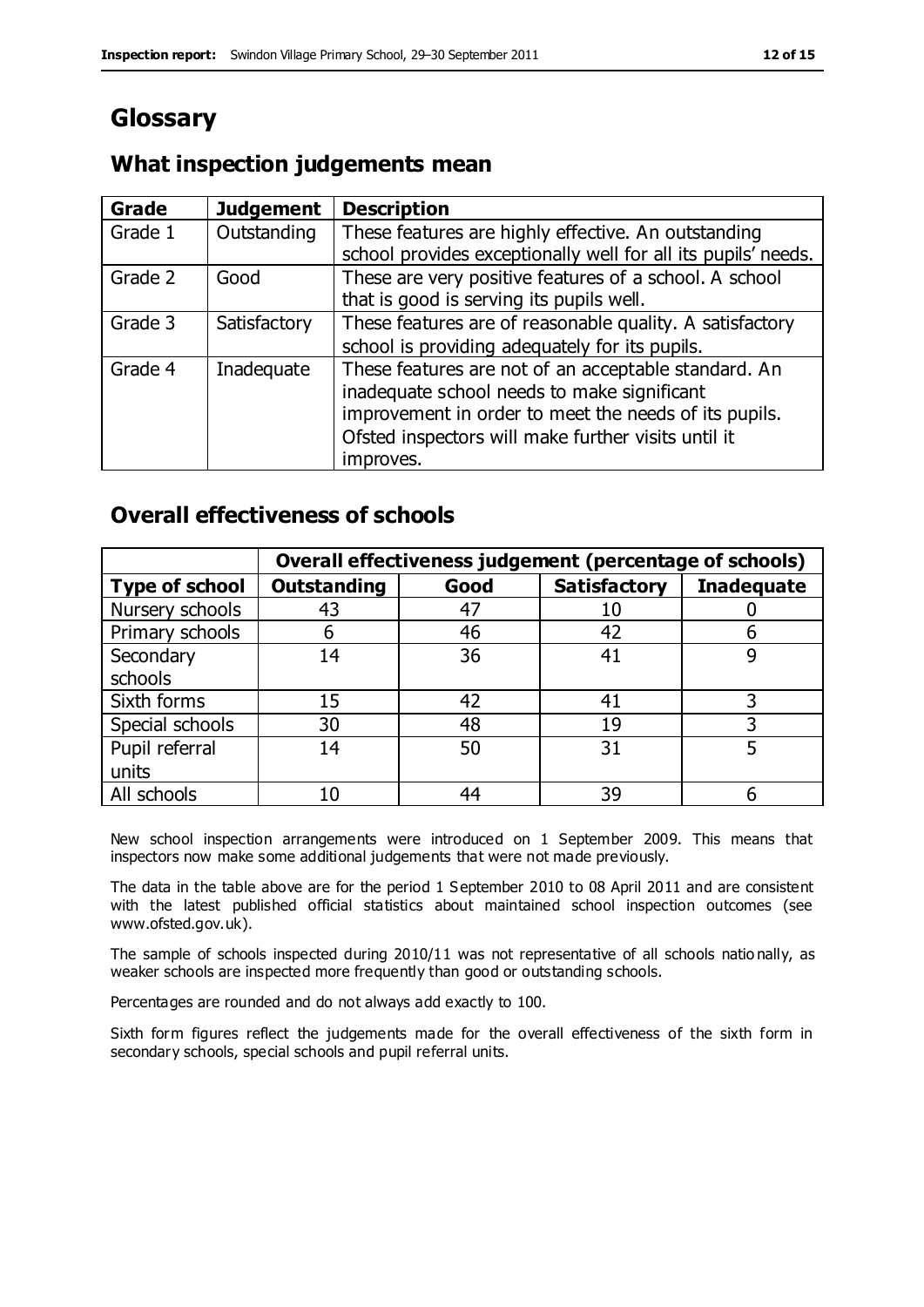# **Common terminology used by inspectors**

| Achievement:                  | the progress and success of a pupil in their<br>learning, development or training.                                                                                                                                                                                                                                           |
|-------------------------------|------------------------------------------------------------------------------------------------------------------------------------------------------------------------------------------------------------------------------------------------------------------------------------------------------------------------------|
| Attainment:                   | the standard of the pupils' work shown by test and<br>examination results and in lessons.                                                                                                                                                                                                                                    |
| Capacity to improve:          | the proven ability of the school to continue<br>improving. Inspectors base this judgement on what<br>the school has accomplished so far and on the<br>quality of its systems to maintain improvement.                                                                                                                        |
| Leadership and management:    | the contribution of all the staff with responsibilities,<br>not just the headteacher, to identifying priorities,<br>directing and motivating staff and running the<br>school.                                                                                                                                                |
| Learning:                     | how well pupils acquire knowledge, develop their<br>understanding, learn and practise skills and are<br>developing their competence as learners.                                                                                                                                                                             |
| <b>Overall effectiveness:</b> | inspectors form a judgement on a school's overall<br>effectiveness based on the findings from their<br>inspection of the school. The following judgements,<br>in particular, influence what the overall<br>effectiveness judgement will be.                                                                                  |
|                               | The school's capacity for sustained<br>■<br>improvement.<br>Outcomes for individuals and groups of<br>H<br>pupils.<br>The quality of teaching.<br>The extent to which the curriculum meets<br>pupils' needs, including, where relevant,<br>through partnerships.<br>The effectiveness of care, guidance and<br>٠<br>support. |
| Progress:                     | the rate at which pupils are learning in lessons and<br>over longer periods of time. It is often measured<br>by comparing the pupils' attainment at the end of a<br>key stage with their attainment when they started.                                                                                                       |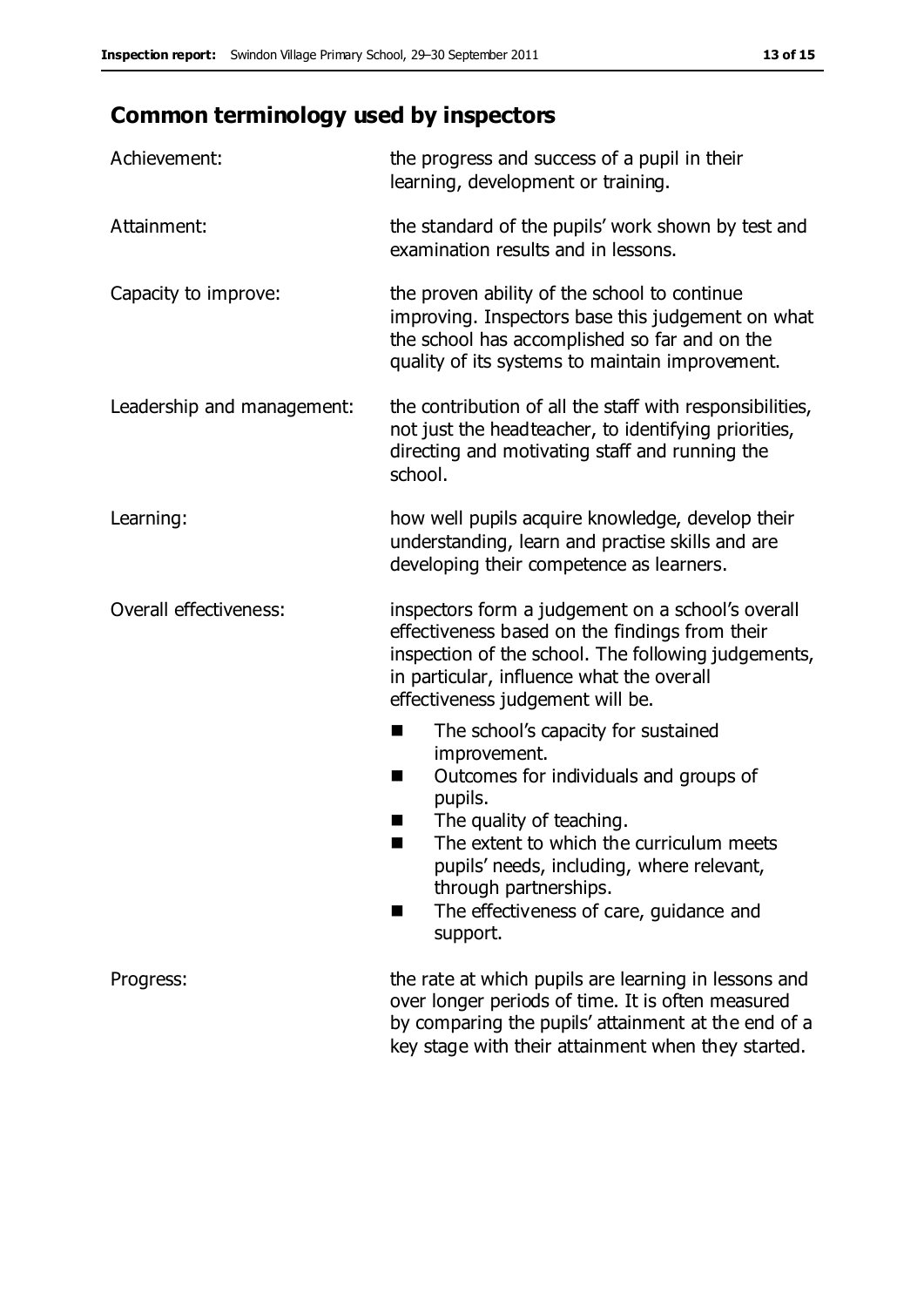#### **This letter is provided for the school, parents and carers to share with their children. It describes Ofsted's main findings from the inspection of their school.**

3 October 2011

Dear Pupils

#### **Inspection of Swindon Village Primary School, Cheltenham, GL51 9QP**

Thank you for talking to us and sharing your work with us when we visited your school. Many of you told us that you like coming to school and this is reflected in your high attendance rates. We could see how much you enjoyed getting along with each other and you all behave exceptionally well. Your daily 'wake and shake' sessions and the way you protect yourselves in the hot sun demonstrated to us how you keep extremely healthy and safe. These are some of the other things we found.

■ You achieve well in Reception and in Years 1 and 2, but those of you in Years 3 to 6 could do much better.

When lessons move at a pace and teachers involve you in the learning, you make good progress. You confidently explain what the next steps in your learning are but it would help if you knew what national levels you were working towards.

 You make a good contribution to your own school community and your involvement in the new building project is impressive. The regular involvement you have in festivals and competitions in Cheltenham demonstrates the full part you take in the wider local community.

 You are exceptionally well looked after. The interesting curriculum has helped you to become reflective thinkers and your good social skills have been enhanced through the wide range of exciting enrichment activities.

 Members of the governing body enjoy coming into school to see you learn and take careful notice of the comments you make to them.

 Your parents and carers appreciate regular communication with your parents and carers. The links developed with other schools, the university and the local football team support your learning well.

We have judged that your school is satisfactory and have asked all the adults who lead and manage your school to make sure that the teaching in Years 3 to 6 is always of at least a good quality, and that your progress is carefully tracked so that you are all supported and challenged in your work so you attain better standards in Years 3 to 6.

We wish you every success in the future. Yours sincerely

Lorna Brackstone Her Majesty's Inspector